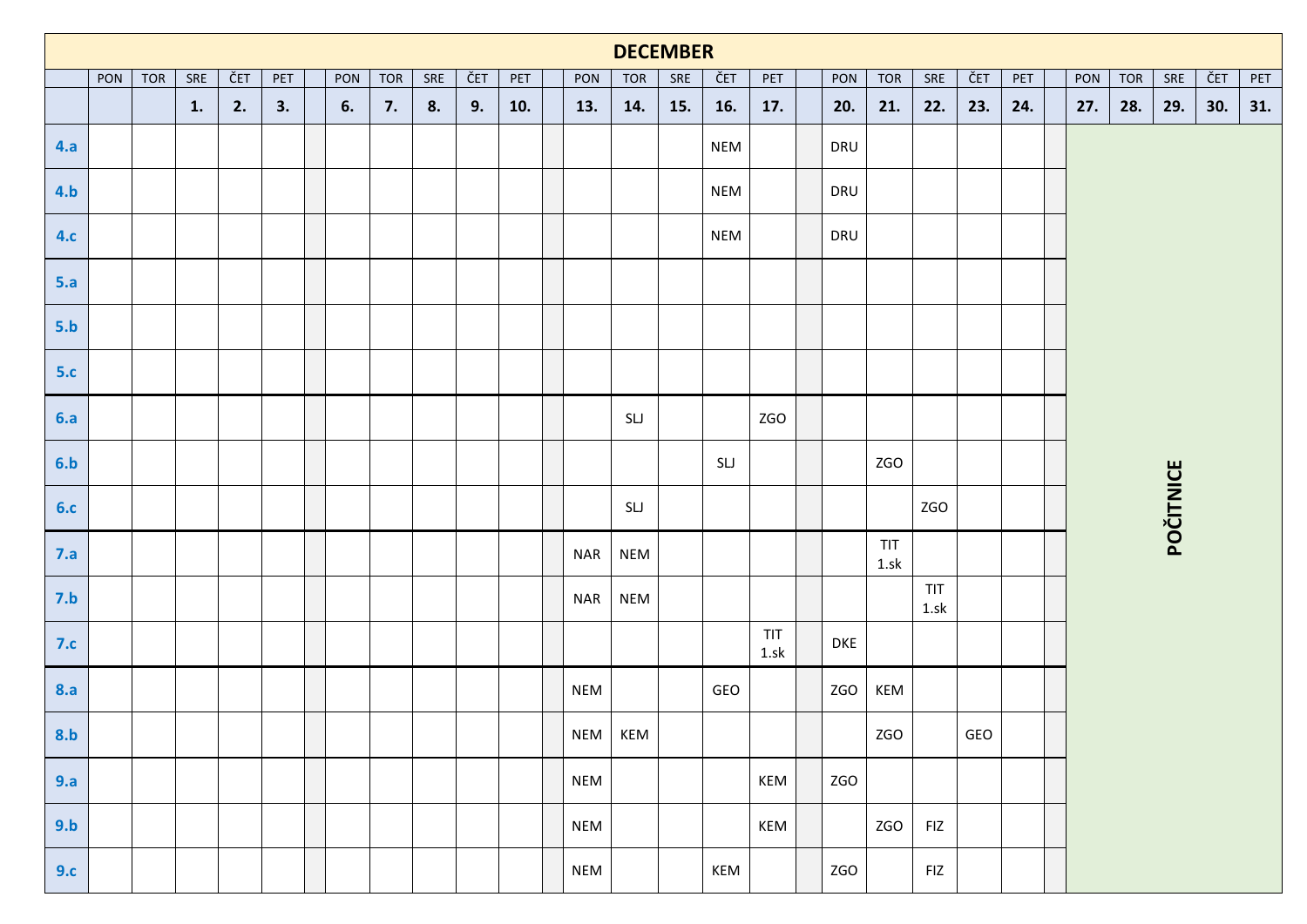|     |     |     |     |                |     |     |            |     |     |     |     |     | <b>JANUAR</b> |     |     |     |            |     |     |     |                                    |            |     |     |     |
|-----|-----|-----|-----|----------------|-----|-----|------------|-----|-----|-----|-----|-----|---------------|-----|-----|-----|------------|-----|-----|-----|------------------------------------|------------|-----|-----|-----|
|     | PON | TOR | SRE | ČET            | PET | PON | <b>TOR</b> | SRE | ČET | PET | PON | TOR | SRE           | ČET | PET | PON | <b>TOR</b> | SRE | ČET | PET | PON                                | <b>TOR</b> | SRE | ČET | PET |
|     | 3.  | 4.  | 5.  | 6.             | 7.  | 10. | 11.        | 12. | 13. | 14. | 17. | 18. | <b>19.</b>    | 20. | 21. | 24. | 25.        | 26. | 27. | 28. | 31.                                |            |     |     |     |
| 4.a |     |     |     |                |     |     |            |     |     |     |     |     |               |     |     |     |            |     |     |     |                                    |            |     |     |     |
| 4.b |     |     |     |                |     |     |            |     |     |     |     |     |               |     |     |     |            |     |     |     |                                    |            |     |     |     |
| 4.c |     |     |     |                |     |     |            |     |     |     |     |     |               |     |     |     |            |     |     |     |                                    |            |     |     |     |
| 5.a |     |     |     |                |     |     |            |     |     |     |     |     |               |     |     |     |            |     |     |     |                                    |            |     |     |     |
| 5.b |     |     |     |                |     |     |            |     |     |     |     |     |               |     |     |     |            |     |     |     |                                    |            |     |     |     |
| 5.c |     |     |     |                |     |     |            |     |     |     |     |     |               |     |     |     |            |     |     |     |                                    |            |     |     |     |
| 6.a |     |     |     |                |     |     |            |     |     |     |     |     |               |     |     |     |            |     |     |     |                                    |            |     |     |     |
| 6.b |     |     |     |                |     |     |            |     |     |     |     |     |               |     |     |     |            |     |     |     |                                    |            |     |     |     |
| 6.c |     |     |     |                |     |     |            |     |     |     |     |     |               |     |     |     |            |     |     |     |                                    |            |     |     |     |
| 7.a |     |     |     |                |     |     |            |     |     |     |     |     |               |     |     |     |            |     |     |     | ZAKLJUČEK 1. OCENJEVALNEGA OBDOBJA |            |     |     |     |
| 7.b |     |     |     |                |     |     |            |     |     |     |     |     |               |     |     |     |            |     |     |     |                                    |            |     |     |     |
| 7.c |     |     |     |                |     |     |            |     |     |     |     |     |               |     |     |     |            |     |     |     |                                    |            |     |     |     |
| 8.a |     |     |     | TIT<br>1.5k    |     |     |            |     |     |     |     |     |               |     |     |     |            |     |     |     |                                    |            |     |     |     |
| 8.b |     |     |     | TIT<br>$1.$ sk |     |     |            |     |     |     |     |     |               |     |     |     |            |     |     |     |                                    |            |     |     |     |
| 9.a |     |     |     |                |     |     |            |     |     | SLJ |     |     |               |     |     |     |            |     |     |     |                                    |            |     |     |     |
| 9.b |     |     |     |                |     |     |            |     |     | SLJ |     |     |               |     |     |     |            |     |     |     |                                    |            |     |     |     |
| 9.c |     |     |     |                |     |     |            |     |     | SLJ |     |     |               |     |     |     |            |     |     |     |                                    |            |     |     |     |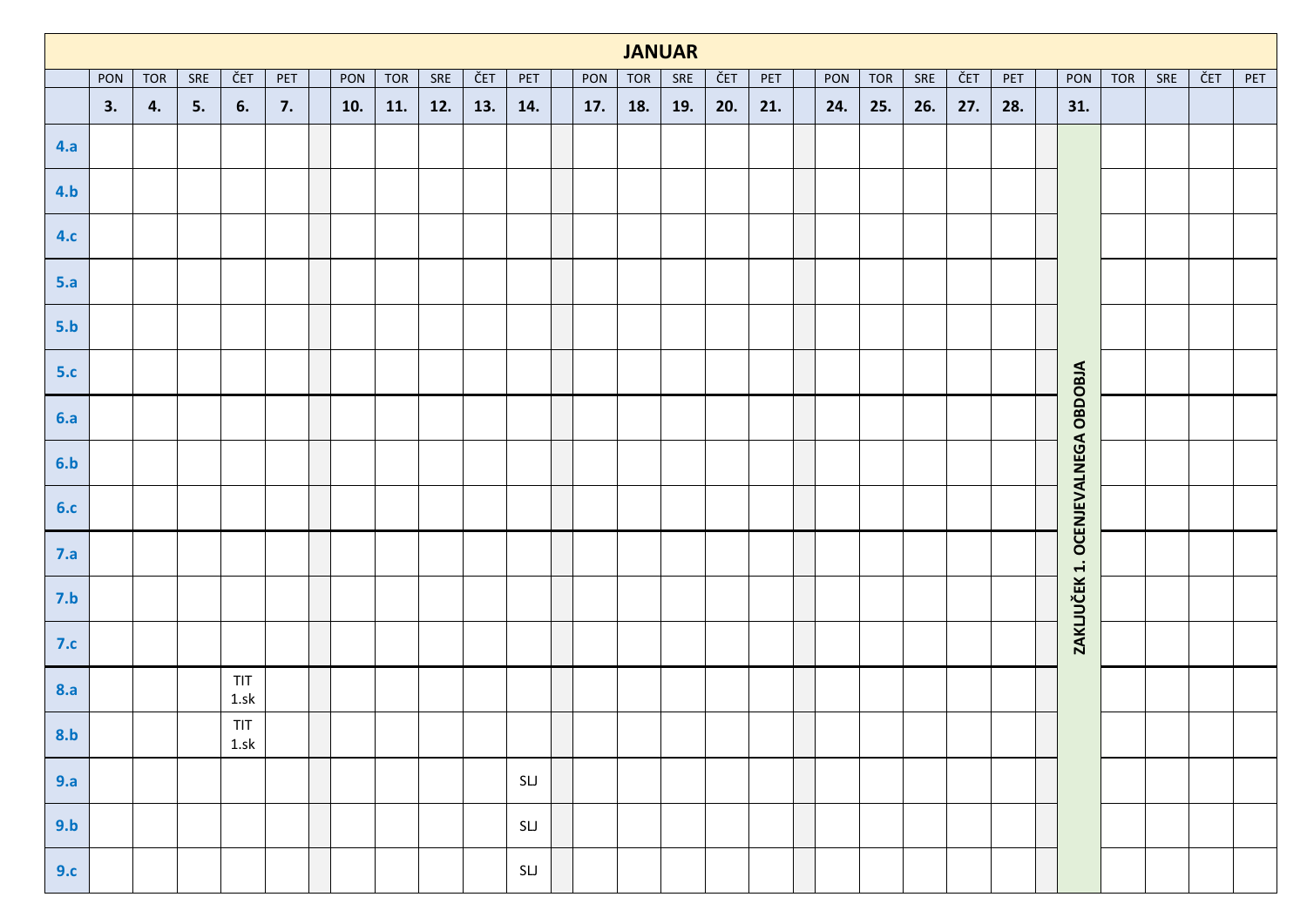|            |     |            |     |     |     |     |            |     |     |                                   |     | <b>FEBRUAR</b> |     |     |     |     |            |     |     |     |           |            |     |     |     |
|------------|-----|------------|-----|-----|-----|-----|------------|-----|-----|-----------------------------------|-----|----------------|-----|-----|-----|-----|------------|-----|-----|-----|-----------|------------|-----|-----|-----|
|            | PON | <b>TOR</b> | SRE | ČET | PET | PON | <b>TOR</b> | SRE | ČET | PET                               | PON | <b>TOR</b>     | SRE | ČET | PET | PON | <b>TOR</b> | SRE | ČET | PET | PON       | <b>TOR</b> | SRE | ČET | PET |
|            |     | 1.         | 2.  | 3.  | 4.  | 7.  | 8.         | 9.  | 10. | 11.                               | 14. | 15.            | 16. | 17. | 18. | 21. | 22.        | 23. | 24. | 25. | 28.       |            |     |     |     |
| 4.a        |     |            |     |     |     |     |            |     |     |                                   |     |                |     |     |     |     |            |     |     |     |           |            |     |     |     |
| 4.b        |     |            |     |     |     |     |            |     |     |                                   |     |                |     |     |     |     |            |     |     |     |           |            |     |     |     |
| 4.c        |     |            |     |     |     |     |            |     |     |                                   |     |                |     |     |     |     |            |     |     |     |           |            |     |     |     |
| 5.a        |     |            |     |     |     |     |            |     |     |                                   |     |                |     |     |     |     |            |     |     |     |           |            |     |     |     |
| 5.b        |     |            |     |     |     |     |            |     |     |                                   |     |                |     |     |     |     |            |     |     |     |           |            |     |     |     |
| 5.c        |     |            |     |     |     |     |            |     |     |                                   |     |                |     |     |     |     |            |     |     |     |           |            |     |     |     |
| 6.a        |     |            |     |     |     |     |            |     |     |                                   |     |                |     |     |     |     | <b>MAT</b> |     |     |     |           |            |     |     |     |
| 6.b        |     |            |     |     |     |     |            |     |     |                                   |     |                |     |     |     |     | <b>MAT</b> |     |     |     |           |            |     |     |     |
| 6.c        |     |            |     |     |     |     | PRAZNIK    |     |     |                                   |     |                |     |     |     |     | <b>MAT</b> |     |     |     | POČITNICE |            |     |     |     |
| 7.a        |     |            |     |     |     |     |            |     |     |                                   |     |                |     |     |     |     |            |     |     |     |           |            |     |     |     |
| 7.b        |     |            |     |     |     |     |            |     |     |                                   |     |                |     |     |     |     |            |     |     |     |           |            |     |     |     |
| 7.c        |     |            |     |     |     |     |            |     |     |                                   |     |                |     |     |     |     |            |     |     |     |           |            |     |     |     |
| <b>8.a</b> |     |            |     |     |     |     |            |     |     | $\ensuremath{\mathsf{SL}}\xspace$ |     |                |     |     |     |     |            |     |     |     |           |            |     |     |     |
| 8.b        |     |            |     |     |     |     |            |     |     | SLJ                               |     |                |     |     |     |     |            |     |     |     |           |            |     |     |     |
| 9.a        |     |            |     |     |     |     |            |     |     |                                   | GEO |                |     |     |     |     |            |     |     | MAT |           |            |     |     |     |
| 9.b        |     |            |     |     |     |     |            |     |     | INFORMATIVNI                      | GEO |                |     |     |     |     |            |     |     | MAT |           |            |     |     |     |
| 9.c        |     |            |     |     |     |     |            |     |     |                                   |     | GEO            |     |     |     |     |            |     |     | MAT |           |            |     |     |     |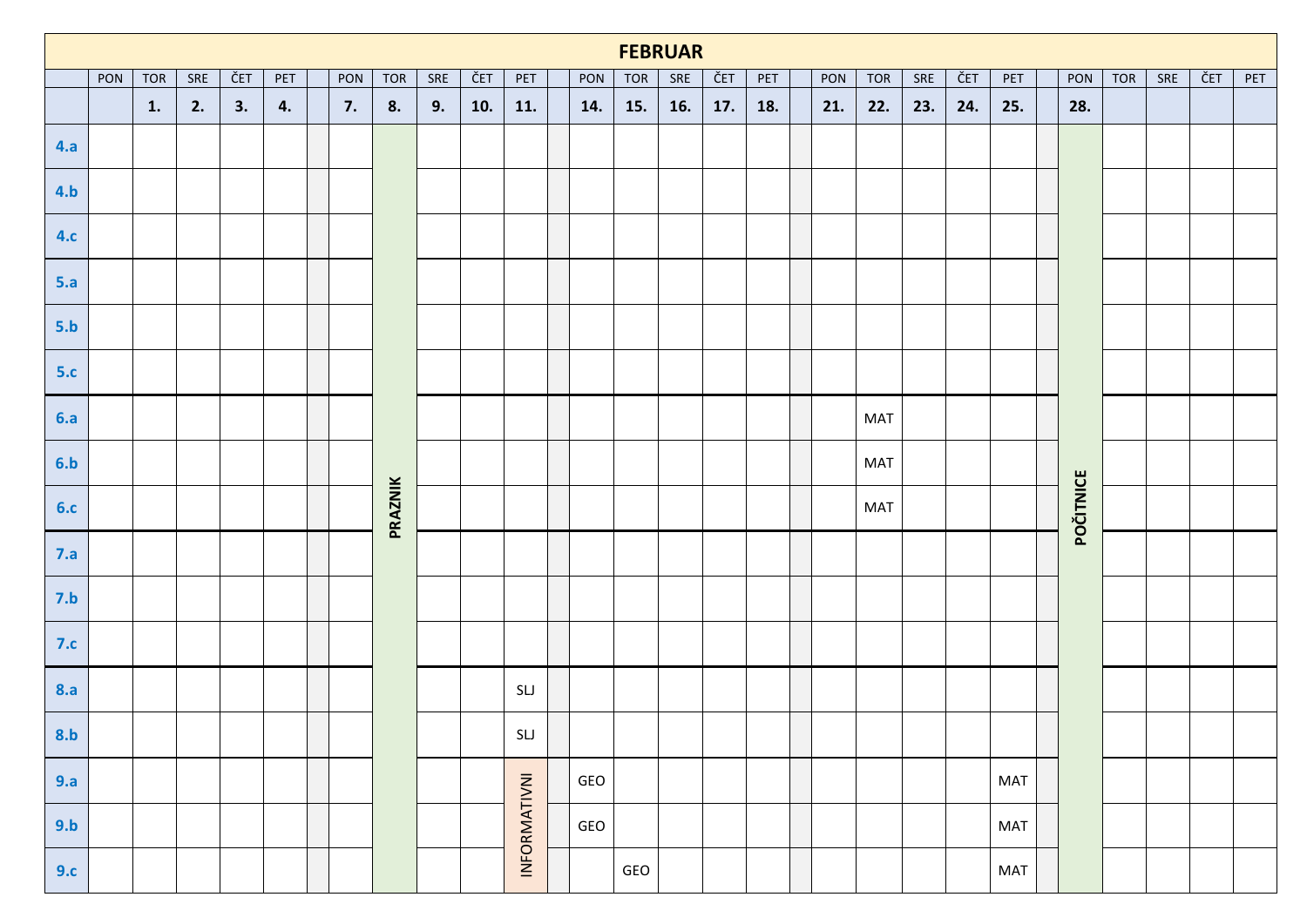|                                |     |            |           |           |     |     |            |     |     |     | <b>MAREC</b> |            |             |            |            |            |            |            |            |            |     |            |            |            |     |
|--------------------------------|-----|------------|-----------|-----------|-----|-----|------------|-----|-----|-----|--------------|------------|-------------|------------|------------|------------|------------|------------|------------|------------|-----|------------|------------|------------|-----|
|                                | PON | <b>TOR</b> | SRE<br>2. | ČET<br>3. | PET | PON | <b>TOR</b> | SRE | ČET | PET | PON          | <b>TOR</b> | ${\sf SRE}$ | ČET        | PET        | PON        | <b>TOR</b> | SRE        | ČET        | PET        | PON | <b>TOR</b> | SRE        | ČET        | PET |
|                                |     | 1.         | 4.        | 7.        | 8.  | 9.  | 10.        | 11. | 14. | 15. | 16.          | 17.        | 18.         | 21.        | 22.        | 23.        | 24.        | 25.        | 28.        | 29.        | 30. | 31.        |            |            |     |
| 4.a                            |     |            |           |           |     |     |            |     |     |     |              |            |             |            |            |            |            | <b>TJA</b> |            |            |     |            |            |            |     |
| 4.b                            |     |            |           |           |     |     |            |     |     |     |              |            |             |            |            |            |            | <b>TJA</b> |            |            |     |            |            |            |     |
| 4.c                            |     |            |           |           |     |     |            |     |     |     |              |            |             |            |            |            |            | <b>TJA</b> |            |            |     |            |            |            |     |
| 5.a                            |     |            |           |           |     |     |            |     |     |     |              |            |             |            |            |            |            |            |            | <b>TJA</b> |     |            |            |            |     |
| 5.b                            |     |            |           |           |     |     |            |     |     |     |              |            |             |            |            |            |            |            |            | <b>TJA</b> |     |            |            |            |     |
| 5.c                            |     |            |           |           |     |     |            |     |     |     |              |            |             |            |            |            |            |            | <b>TJA</b> |            |     |            |            |            |     |
| 6.a                            |     |            |           |           |     |     |            |     |     |     |              |            |             |            |            | <b>TJA</b> |            |            |            |            |     |            |            |            |     |
| 6.b                            |     |            |           |           |     |     |            |     |     |     |              |            |             |            |            | <b>TJA</b> |            |            |            |            |     |            |            |            |     |
| 6.c                            |     |            | POČITNICE |           |     |     |            |     |     |     |              |            |             |            |            | <b>TJA</b> |            |            |            |            |     |            |            |            |     |
| 7.a                            |     |            |           |           |     |     |            |     |     | GEO |              |            |             | <b>TJA</b> |            |            | MAT        |            |            |            |     |            |            |            |     |
| 7.b                            |     |            |           |           |     |     |            |     |     | GEO |              |            |             | <b>TJA</b> |            |            | MAT        |            |            |            |     |            |            |            |     |
| 7.c                            |     |            |           |           |     |     |            |     |     | GEO |              |            |             | <b>TJA</b> |            |            | MAT        |            |            |            |     |            |            |            |     |
| <b>8.a</b>                     |     |            |           |           |     |     |            |     |     | SLJ |              |            |             |            | <b>TJA</b> |            | MAT        |            |            |            |     |            |            |            |     |
| <u>ranski po</u><br><b>8.b</b> |     |            |           |           |     |     |            |     |     | SLJ |              |            |             |            | <b>TJA</b> |            | MAT        |            |            |            |     |            | <b>DKE</b> |            |     |
| 9.a                            |     |            |           |           |     |     |            |     |     |     |              |            |             | <b>TJA</b> |            |            |            |            |            |            |     |            |            | ZGO        |     |
| 9.b                            |     |            |           |           |     |     |            |     |     |     |              |            |             | <b>TJA</b> |            |            |            |            |            |            |     |            |            | <b>ZGO</b> |     |
| 9.c                            |     |            |           |           |     |     |            |     |     |     |              |            |             | <b>TJA</b> |            |            |            |            |            |            |     |            |            |            |     |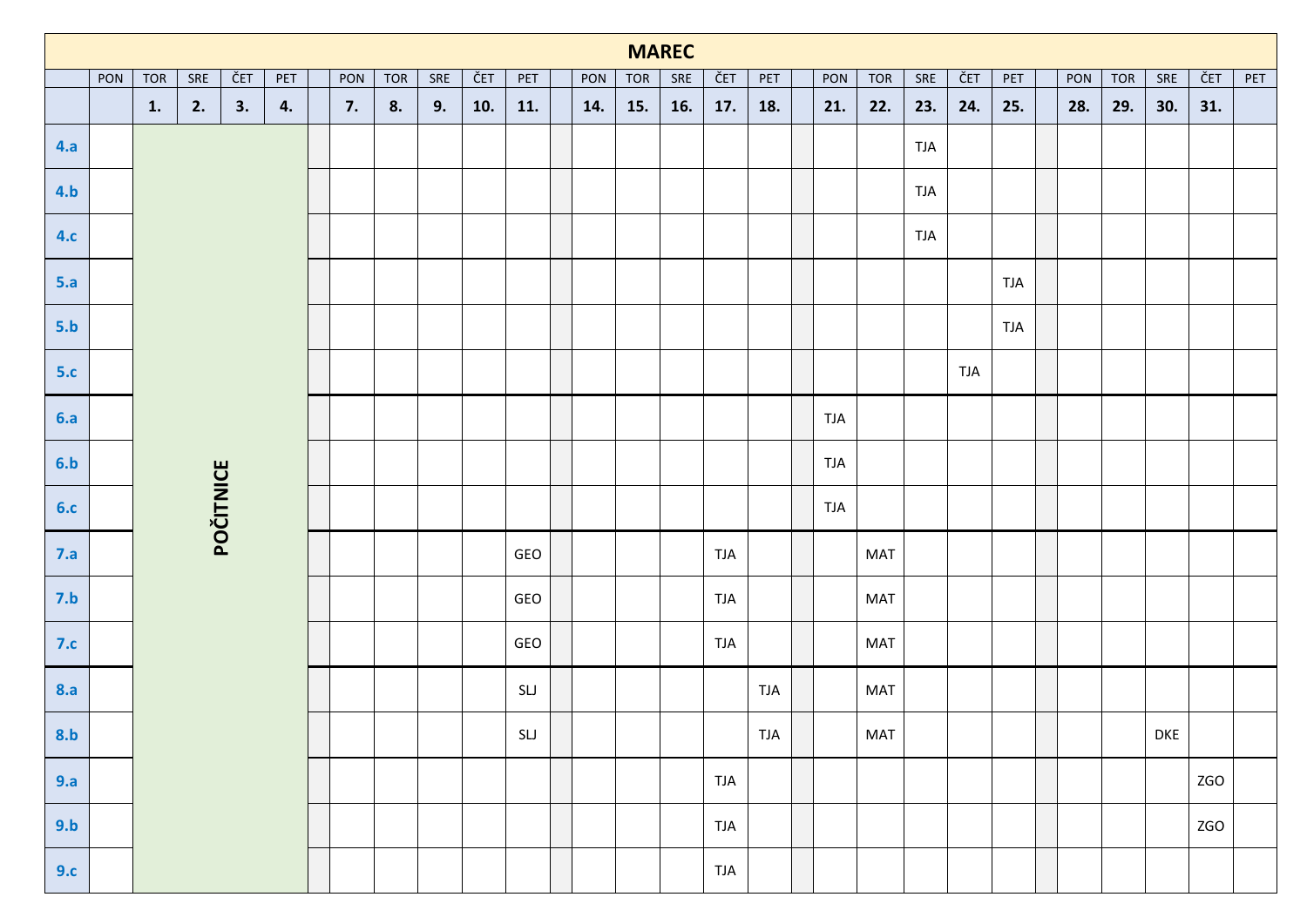|            |     |     |     |     |     |     |            |     |     |     |            |            | <b>APRIL</b> |     |            |                               |            |     |            |            |                |                |             |                  |     |
|------------|-----|-----|-----|-----|-----|-----|------------|-----|-----|-----|------------|------------|--------------|-----|------------|-------------------------------|------------|-----|------------|------------|----------------|----------------|-------------|------------------|-----|
|            | PON | TOR | SRE | ČET | PET | PON | <b>TOR</b> | SRE | ČET | PET | PON        | <b>TOR</b> | SRE          | ČET | PET        | PON                           | <b>TOR</b> | SRE | ČET        | PET        | PON            | <b>TOR</b>     | ${\sf SRE}$ | ČET              | PET |
|            |     |     |     |     | 1.  | 4.  | 5.         | 6.  | 7.  | 8.  | 11.        | 12.        | 13.          | 14. | 15.        | 18.                           | 19.        | 20. | 21.        | 22.        | 25.            | 26.            | 27.         | 28.              | 29. |
| 4.a        |     |     |     |     |     |     |            |     |     |     |            |            |              |     |            |                               |            |     | <b>NEM</b> |            |                |                |             |                  |     |
| 4.b        |     |     |     |     |     |     |            |     |     |     |            |            |              |     |            |                               |            |     | <b>NEM</b> |            |                |                |             |                  |     |
| <b>4.c</b> |     |     |     |     |     |     |            |     |     |     |            |            |              |     |            |                               |            |     | <b>NEM</b> |            |                |                |             |                  |     |
| 5.a        |     |     |     |     |     |     |            |     |     |     |            |            |              |     |            |                               | <b>NEM</b> |     |            |            |                |                |             |                  |     |
| 5.b        |     |     |     |     |     |     |            |     |     |     |            |            |              |     |            |                               | <b>NEM</b> |     |            |            |                |                |             |                  |     |
| 5.c        |     |     |     |     |     |     |            |     |     |     |            |            |              |     |            |                               | <b>NEM</b> |     |            |            |                |                |             |                  |     |
| 6.a        |     |     |     |     |     |     |            |     |     |     |            | SLJ        | <b>NEM</b>   |     |            |                               |            |     | GEO        | <b>MAT</b> |                | TIT<br>(1.sk.) |             |                  |     |
| 6.b        |     |     |     |     |     |     |            |     |     |     |            | SLJ        | <b>NEM</b>   |     |            |                               |            |     | GEO        | <b>MAT</b> | TIT<br>(1.sk.) |                |             |                  |     |
| 6.c        |     |     |     |     |     |     |            |     |     |     |            | SLJ        | <b>NEM</b>   |     |            |                               |            |     | GEO        | <b>MAT</b> |                |                |             | <b>POČITNICE</b> |     |
| 7.a        |     |     |     |     |     |     |            |     |     |     |            |            |              |     | <b>NEM</b> | <b>VELIKONOČNI PONEDELJEK</b> |            |     |            |            |                |                |             |                  |     |
| 7.b        |     |     |     |     |     |     |            |     |     |     |            |            |              |     | <b>NEM</b> |                               |            |     |            |            |                |                |             |                  |     |
| 7.c        |     |     |     |     |     |     |            |     |     |     |            |            |              |     | <b>NEM</b> |                               |            |     |            |            |                |                |             |                  |     |
| <b>8.a</b> |     |     |     |     |     |     |            |     |     |     | <b>NEM</b> |            |              |     |            |                               |            | ZGO |            |            |                |                |             |                  |     |
|            |     |     |     |     |     |     |            |     |     |     | <b>NEM</b> |            |              |     |            |                               |            |     |            | ZGO        |                |                |             |                  |     |
| 9.a        |     |     |     |     |     | GEO |            |     |     |     | <b>NEM</b> |            |              |     | SLJ        |                               |            | KEM |            | <b>MAT</b> |                | FIZ            |             |                  |     |
| 9.b        |     |     |     |     |     | GEO |            |     |     |     | <b>NEM</b> |            |              |     | SLJ        |                               | KEM        |     |            | <b>MAT</b> | FIZ            |                |             |                  |     |
| 9.c        |     |     |     |     | ZGO |     | GEO        |     |     |     | <b>NEM</b> |            |              |     | SLJ        |                               | KEM        |     |            | <b>MAT</b> | FIZ            |                |             |                  |     |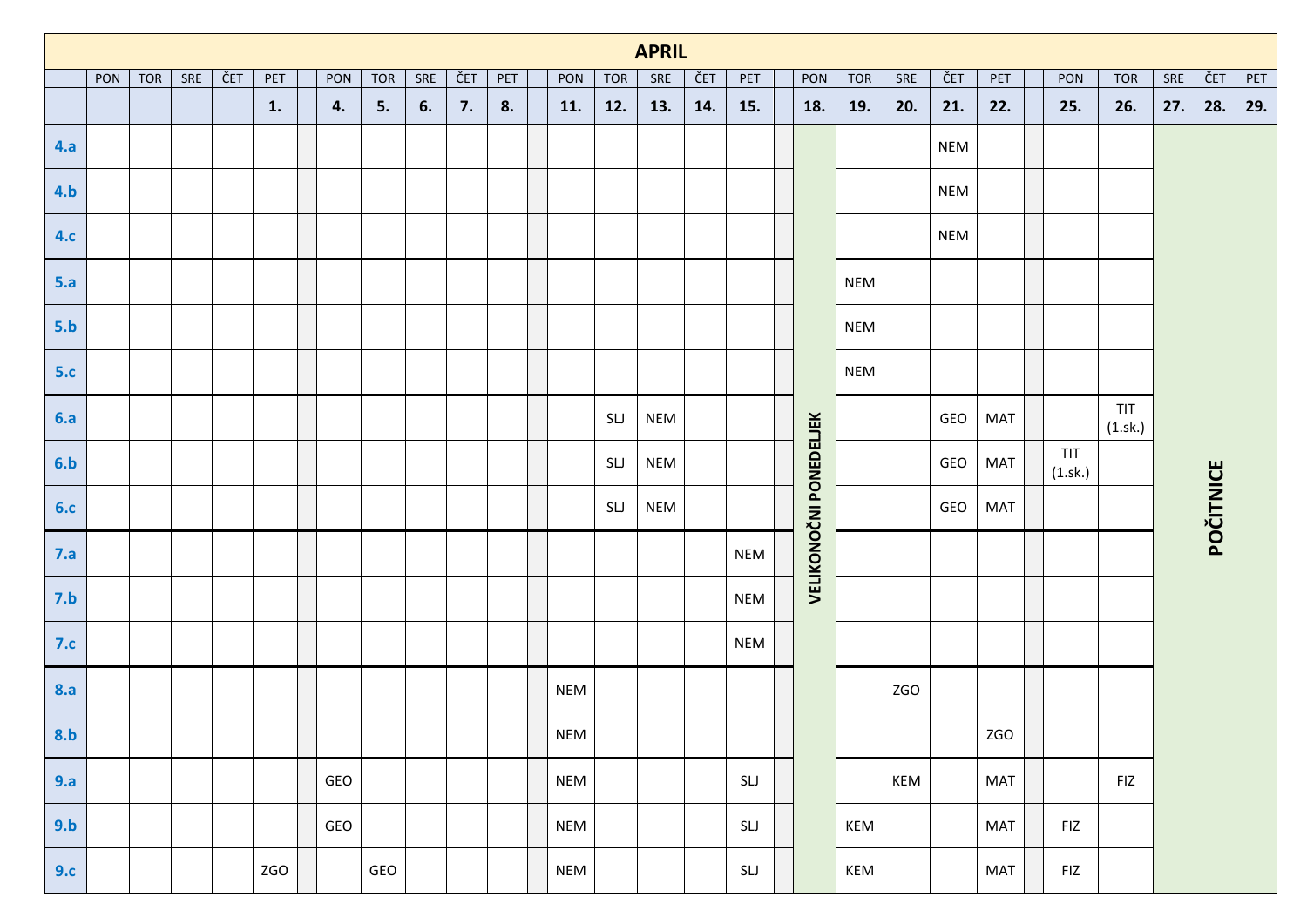|            |           |                |            |                |                                    |     |            |     |                |            |                | <b>MAJ</b> |             |            |     |     |            |                                                         |            |            |     |            |     |     |     |
|------------|-----------|----------------|------------|----------------|------------------------------------|-----|------------|-----|----------------|------------|----------------|------------|-------------|------------|-----|-----|------------|---------------------------------------------------------|------------|------------|-----|------------|-----|-----|-----|
|            | PON       | <b>TOR</b>     | SRE        | ČET            | PET                                | PON | <b>TOR</b> | SRE | ČET            | PET        | PON            | <b>TOR</b> | ${\sf SRE}$ | ČET        | PET | PON | <b>TOR</b> | SRE                                                     | ČET        | PET        | PON | <b>TOR</b> | SRE | ČET | PET |
|            | 2.        | 3.             | 4.         | 5.             | 6.                                 | 9.  | 10.        | 11. | 12.            | 13.        | 16.            | 17.        | 18.         | 19.        | 20. | 23. | 24.        | 25.                                                     | 26.        | 27.        | 30. | 31.        |     |     |     |
| 4.a        |           |                |            |                |                                    |     |            |     |                |            |                |            |             |            |     |     |            |                                                         |            |            |     |            |     |     |     |
| 4.b        |           |                |            |                |                                    |     |            |     |                |            |                |            |             |            |     |     |            |                                                         |            |            |     |            |     |     |     |
| 4.c        |           |                |            |                |                                    |     |            |     |                |            |                |            |             |            |     |     |            |                                                         |            |            |     |            |     |     |     |
| 5.a        |           |                |            |                |                                    |     |            |     |                |            |                |            |             |            |     |     |            |                                                         |            |            |     |            |     |     |     |
| 5.b        |           |                |            |                |                                    |     |            |     |                |            |                |            |             |            |     |     |            |                                                         |            |            |     |            |     |     |     |
| 5.c        |           |                |            |                |                                    |     |            |     |                |            |                |            |             |            |     |     |            |                                                         |            |            |     |            |     |     |     |
| 6.a        |           | TIT<br>(2.sk.) |            |                | <b>NPZ</b>                         |     |            |     |                |            |                |            |             |            |     |     |            |                                                         |            |            |     | <b>TJA</b> |     |     |     |
| 6.b        |           |                | <b>NPZ</b> |                | <b>NPZ</b><br>TIT<br>$(1.$ sk. $)$ |     | <b>NPZ</b> |     |                |            |                |            |             |            |     |     |            |                                                         |            |            |     | <b>TJA</b> |     |     |     |
| 6.c        | POČITNICE |                |            | TIT<br>(2.sk.) | <b>NPZ</b>                         |     |            |     | TIT<br>(1.sk.) |            |                |            |             |            |     |     |            |                                                         |            |            |     | <b>TJA</b> |     |     |     |
| 7.a        |           |                |            |                |                                    |     |            |     | <b>ZGO</b>     |            |                | SLJ        |             |            |     |     | TIT        |                                                         | <b>TJA</b> |            | MAT |            |     |     |     |
| 7.b        |           |                |            |                |                                    |     |            |     |                | <b>ZGO</b> |                | SLJ        |             |            |     |     |            | $\ensuremath{\mathsf{T}}\ensuremath{\mathsf{T}}\xspace$ | <b>TJA</b> |            | MAT |            |     |     |     |
| 7.c        |           |                |            |                |                                    |     |            |     |                | <b>ZGO</b> |                | SLJ        |             |            |     |     |            |                                                         | <b>TJA</b> | TIT        | MAT |            |     |     |     |
| <b>8.a</b> |           |                |            |                |                                    |     |            |     | <b>BIO</b>     |            | $\mathsf{FIZ}$ |            |             | GEO        |     |     |            |                                                         | MAT        | <b>TJA</b> |     |            |     |     |     |
| 8.b        |           |                |            |                |                                    |     |            |     |                | <b>BIO</b> | <b>FIZ</b>     |            |             | GEO        |     |     |            |                                                         | <b>MAT</b> | <b>TJA</b> |     |            |     |     |     |
| 9.a        |           |                |            |                |                                    |     |            |     |                |            |                |            | <b>BIO</b>  | <b>TJA</b> |     |     |            |                                                         |            |            |     |            |     |     |     |
| 9.b        |           |                | <b>NPZ</b> |                | <b>NPZ</b>                         |     | <b>NPZ</b> |     |                |            |                |            | <b>BIO</b>  | <b>TJA</b> |     |     |            |                                                         |            |            |     |            |     |     |     |
| 9.c        |           |                |            |                |                                    |     |            |     |                |            |                |            | <b>BIO</b>  | <b>TJA</b> |     |     |            |                                                         |            |            |     |            |     |     |     |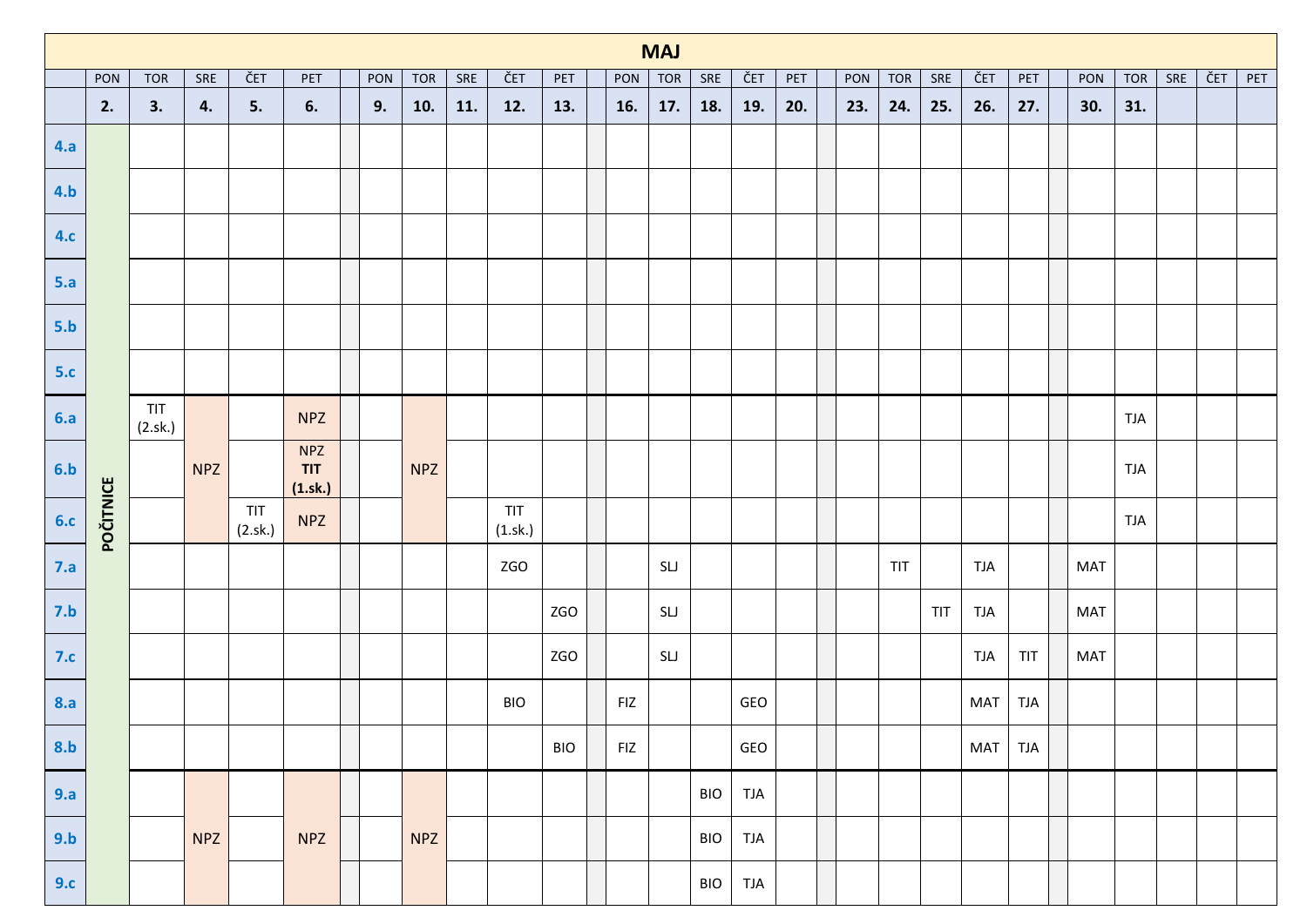|            |     |            |                |                                                                         |            |     |     |     |     |     |     | <b>JUNIJ</b> |                   |     |     |     |            |     |     |                             |     |                  |     |     |     |
|------------|-----|------------|----------------|-------------------------------------------------------------------------|------------|-----|-----|-----|-----|-----|-----|--------------|-------------------|-----|-----|-----|------------|-----|-----|-----------------------------|-----|------------------|-----|-----|-----|
|            | PON | <b>TOR</b> | SRE            | ČET                                                                     | PET        | PON | TOR | SRE | ČET | PET | PON | TOR          | SRE               | ČET | PET | PON | <b>TOR</b> | SRE | ČET | $\ensuremath{\mathsf{PET}}$ | PON | <b>TOR</b>       | SRE | ČET | PET |
|            |     |            | $\mathbf{1}$ . | 2.                                                                      | 3.         | 6.  | 7.  | 8.  | 9.  | 10. | 13. | 14.          | 15.               | 16. | 17. | 20. | 21.        | 22. | 23. | 24.                         | 27. | 28.              | 29. | 30. |     |
| 4.a        |     |            | <b>TJA</b>     |                                                                         |            |     |     |     |     |     |     |              |                   |     |     |     |            |     |     |                             |     |                  |     |     |     |
| 4.b        |     |            | <b>TJA</b>     |                                                                         |            |     |     |     |     |     |     |              |                   |     |     |     |            |     |     |                             |     |                  |     |     |     |
| 4.c        |     |            | <b>TJA</b>     |                                                                         |            |     |     |     |     |     |     |              |                   |     |     |     |            |     |     |                             |     |                  |     |     |     |
| 5.a        |     |            |                |                                                                         | <b>TJA</b> |     |     |     |     |     |     |              |                   |     |     |     |            |     |     |                             |     |                  |     |     |     |
| 5.b        |     |            |                |                                                                         | TJA        |     |     |     |     |     |     |              |                   |     |     |     |            |     |     |                             |     |                  |     |     |     |
| 5.c        |     |            |                | <b>TJA</b>                                                              |            |     |     |     |     |     |     |              |                   |     |     |     |            |     |     |                             |     |                  |     |     |     |
| 6.a        |     |            | <b>NAR</b>     |                                                                         | ZGO        |     | SLJ |     |     |     |     |              |                   |     |     |     |            |     |     |                             |     |                  |     |     |     |
| 6.b        |     | <b>ZGO</b> | <b>NAR</b>     |                                                                         |            |     | SLJ |     |     |     |     |              |                   |     |     |     |            |     |     |                             |     |                  |     |     |     |
| 6.c        |     |            | <b>ZGO</b>     | <b>NAR</b>                                                              |            |     | SLJ |     |     |     |     |              |                   |     |     |     |            |     |     |                             |     | <b>POČITNICE</b> |     |     |     |
| 7.a        |     |            |                |                                                                         | <b>NAR</b> |     |     |     |     |     |     |              |                   |     |     |     |            |     |     |                             |     |                  |     |     |     |
| 7.b        |     |            |                | <b>NAR</b>                                                              |            |     |     |     |     |     |     |              |                   |     |     |     |            |     |     |                             |     |                  |     |     |     |
| 7.c        |     |            |                | <b>NAR</b>                                                              |            |     |     |     |     |     |     |              |                   |     |     |     |            |     |     |                             |     |                  |     |     |     |
| <b>8.a</b> |     |            |                | TIT                                                                     | SLJ        |     | KEM |     | GEO |     |     |              |                   |     |     |     |            |     |     |                             |     |                  |     |     |     |
| 8.b        |     |            |                | $\ensuremath{\mathsf{T}}\ensuremath{\mathsf{T}}\ensuremath{\mathsf{T}}$ | SLJ        |     | KEM |     | GEO |     |     |              |                   |     |     |     |            |     |     |                             |     |                  |     |     |     |
| 9.a        |     |            |                |                                                                         |            |     |     |     |     |     |     |              |                   |     |     |     |            |     |     |                             |     |                  |     |     |     |
| 9.b        |     |            |                |                                                                         |            |     |     |     |     |     |     |              | ZAKLJUČE<br>K 9 R |     |     |     |            |     |     |                             |     |                  |     |     |     |